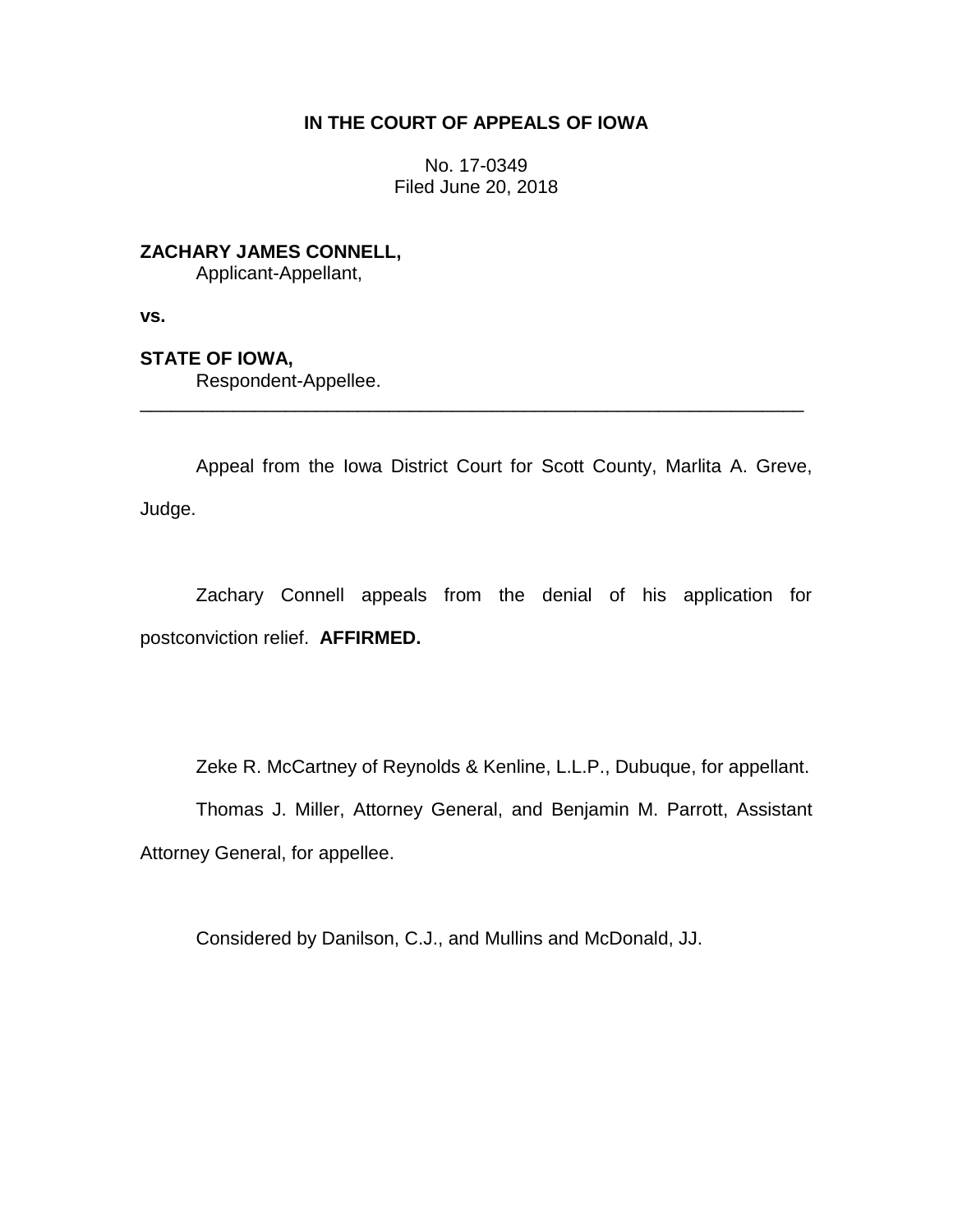## **DANILSON, Chief Judge.**

 $\overline{a}$ 

Zachary Connell was convicted of first-degree murder and child endangerment resulting in death. *State v. Connell*, No. 12-0661, slip op. at \*2, 2013 WL 6116831 (Iowa Ct. App. Nov. 20, 2013). Connell's convictions resulted from the death of A.B., who was a child of the woman with whom Connell lived,

V.B. *Id.* This court affirmed his convictions but remanded for resentencing

because of the "one-homicide" rule. *Id.*, slip op. at \*27.

Connell filed an application for postconviction relief (PCR) asserting trial counsel was ineffective in a number of respects.<sup>1</sup> After trial, the PCR court entered

<sup>&</sup>lt;sup>1</sup> After counsel was appointed, an amended PCR application was filed in which Connell asserted trial counsel was ineffective as follows:

<sup>(2)</sup> counsel did not make offers of proof regarding the attempts to present evidence of a certain witness's mental health pursuant to Iowa Code section 235A.15(2)(d)(2). . . .

<sup>(3)</sup> counsel did not raise spoliation or preservation of evidence of squad car statements showing bias and vindictiveness of the interrogator asking if he drugged or raped the child. State medical witnesses would have rebutted those claims which would have exposed the bias and prejudice;

<sup>(4)</sup> there was a one hour gap in the video wherein the investigators sent in [Connell's] wife to talk to him. This evidence was exculpatory regarding statements made by both [Connell] and his wife;

<sup>(5)</sup> counsel failed to preserve issues regarding the 12/20/11 hearing on the state motion in limine;

<sup>(6)</sup> there was juror misconduct that counsel failed to investigate and report concerning a juror statement to [Connell's] father that the jury was doing bad things;

<sup>(7)</sup> the multiple changes in the mother's statements regarding [Connell's] relationship with the children was not adequately attacked by counsel on cross examination;

<sup>(8)</sup> reputation and opinion witnesses were not called regarding the mother's lack of veracity;

<sup>(9)</sup> the prosecutor was allowed to express his personal opinions on guilt and accused the defendant of lying and counsel did not move for mistrial;

<sup>(10)</sup> the audio was bad on the video of the interrogation of [Connell];

<sup>(11)</sup> a carefully prepared motion to suppress evidence should have been filed and argued regarding the [eight–nine] hour interrogation of defendant. Issues of constitutional law violations and common law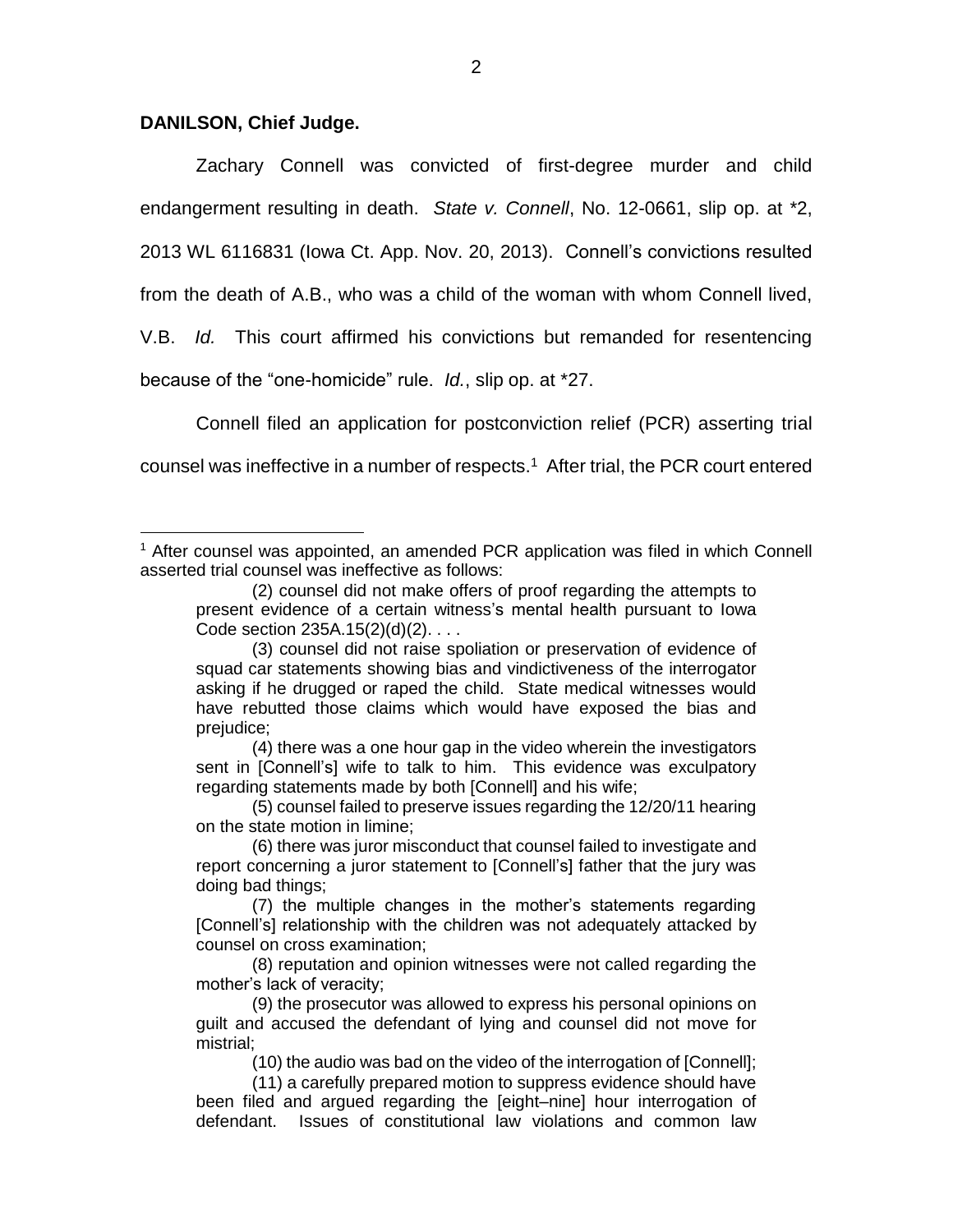a detailed ruling, addressed each of Connell's claims, and concluded Connell had failed to prove his ineffectiveness claim.

On appeal, Connell challenges only two of the PCR court's conclusions, asserting trial counsel was ineffective in (1) failing to make offers of proof regarding excluded evidence and (2) failing to investigate potential juror misconduct. He also asserts postconviction counsel was ineffective in failing to investigate potential juror misconduct.

We review constitutional claims such as ineffective assistance of counsel de novo. *Ledezma v. State*, 626 N.W.2d 134, 141 (Iowa 2001). In order to prevail on a claim of ineffective assistance of counsel, Connell must prove that counsel failed to perform an essential duty and prejudice resulted. *See id.* at 142. "However, both elements do not always need to be addressed. If the claim lacks prejudice, it can be decided on that ground alone without deciding whether the attorney performed deficiently." *Id.* 

 $\overline{a}$ 

evidentiary violations should have been raised. No statements were knowingly, voluntarily or intelligently made;

<sup>(12)</sup> no opinions on the truth or veracity of the mother should have been allowed and there should have been objections and requests for mistrial;

<sup>(13)</sup> counsel did not explore and consult with experts regarding [Connell's] post traumatic disorders or raise diminished responsibility defenses—it is entirely possible to have a defense and at the same time present evidence of innocence . . . .

<sup>(14)</sup> [Connell's] counsel fell off a truck and sustained injuries postverdict and represented [Connell] on his appeal;

<sup>(15)</sup> offers of proof should have been made for each and every way that the cross examination of the mother was limited;

<sup>(16)</sup> in 2011 what would a trial lawyer done in taking on a murder case if he or she was to exercise that degree of skill care and learning ordinarily exercised? [setting forth particular claims]

<sup>(17)</sup> counsel did not advise his client of all the reasons he might want a different lawyer to prosecute his appeal and to raise ineffective assistance of counsel claims.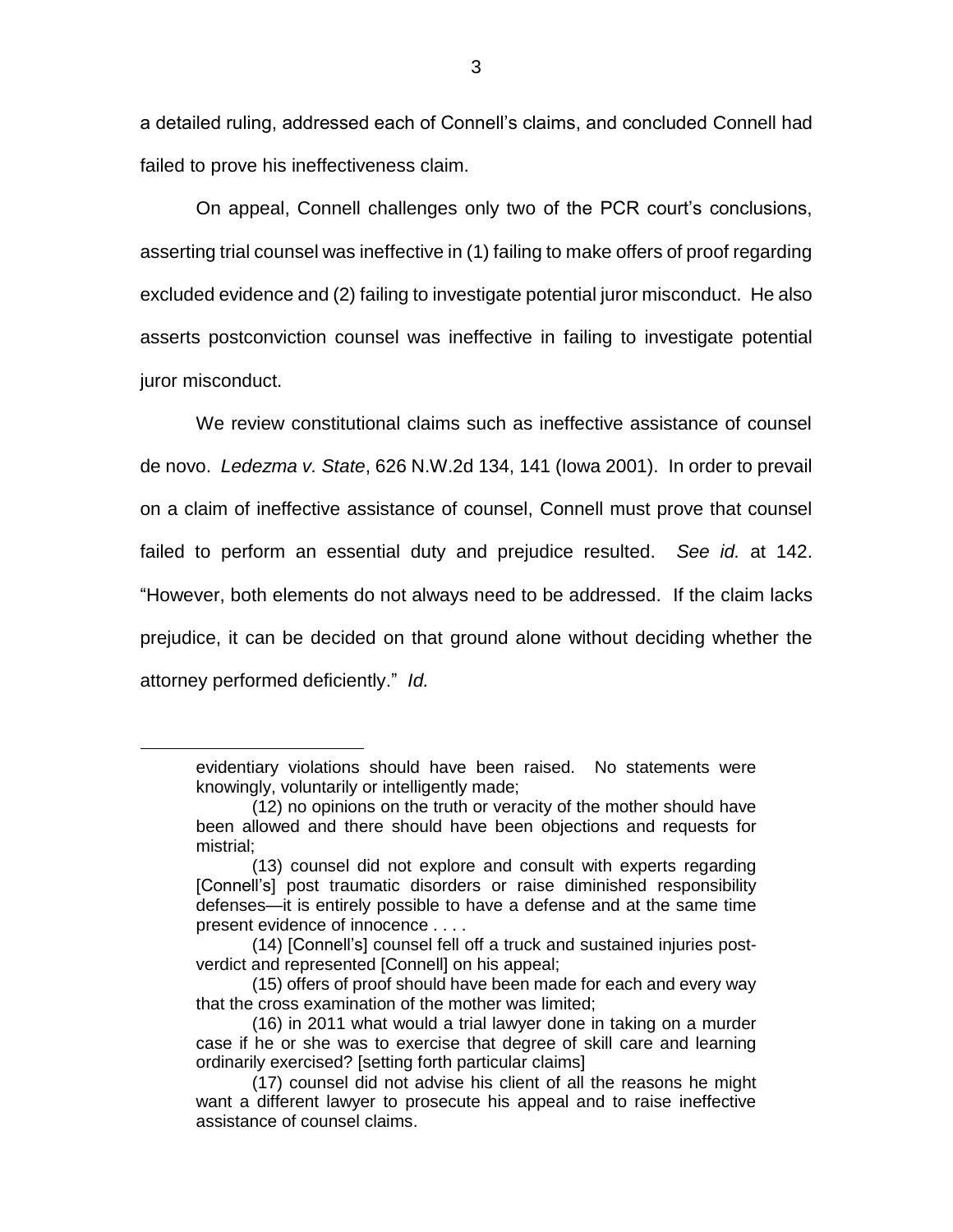Connell asserts trial counsel should have made an offer of proof concerning V.B.'s involvement with the department of human services (DHS) both here in Iowa and in Montana relating to her children,<sup>2</sup> and counsel should have attacked the privacy restriction of Iowa Code 235A.15 (2009), concerning access to child-abuse report information. Connell contends that if his trial counsel had made an offer of proof about whether DHS workers told the child's mother about their investigation into the child's death and had been able to cross-examine the mother about that investigation, "there would have been evidence to present on appeal to show how the failure to include the evidence from that investigation showed a clear motive and bias for [the] mother to change her story." He acknowledges that on appeal, this court found Connell was able to "strongly suggest[]" the mother was motivated to change her testimony due to feeling threatened by the loss of custody of her other child. *See Connell*, No. 12-0661, slip op. at \*24. Yet, he argues there could have been *more compelling* evidence available if there had been an offer of proof.

The PCR court determined trial counsel did not fail to perform an essential duty and, in any event, Connell suffered no prejudice. We agree. Trial counsel explained in his testimony that he did not make an offer of proof because he was not certain the testimony in the offer of proof would have been consistent with other evidence supportive of his theory that the mother was biased and motivated to change her story. Thus, counsel's decision not to make an offer of proof was a

 $\overline{a}$ 

 $2$  Connell contends V.B. implicated him because the DHS threatened to take her other child (R.B.) away.

On direct appeal, this court observed, "Connell's defense theory—[V.B.] was not credible and changed her story due to suggestions by both Detective Dinneweth and DHS employees about the likelihood or unlikelihood of R.B. remaining in her custody—was, *in fact*, presented to the jury." *Connell*, No. 12-0661, slip op. at 26.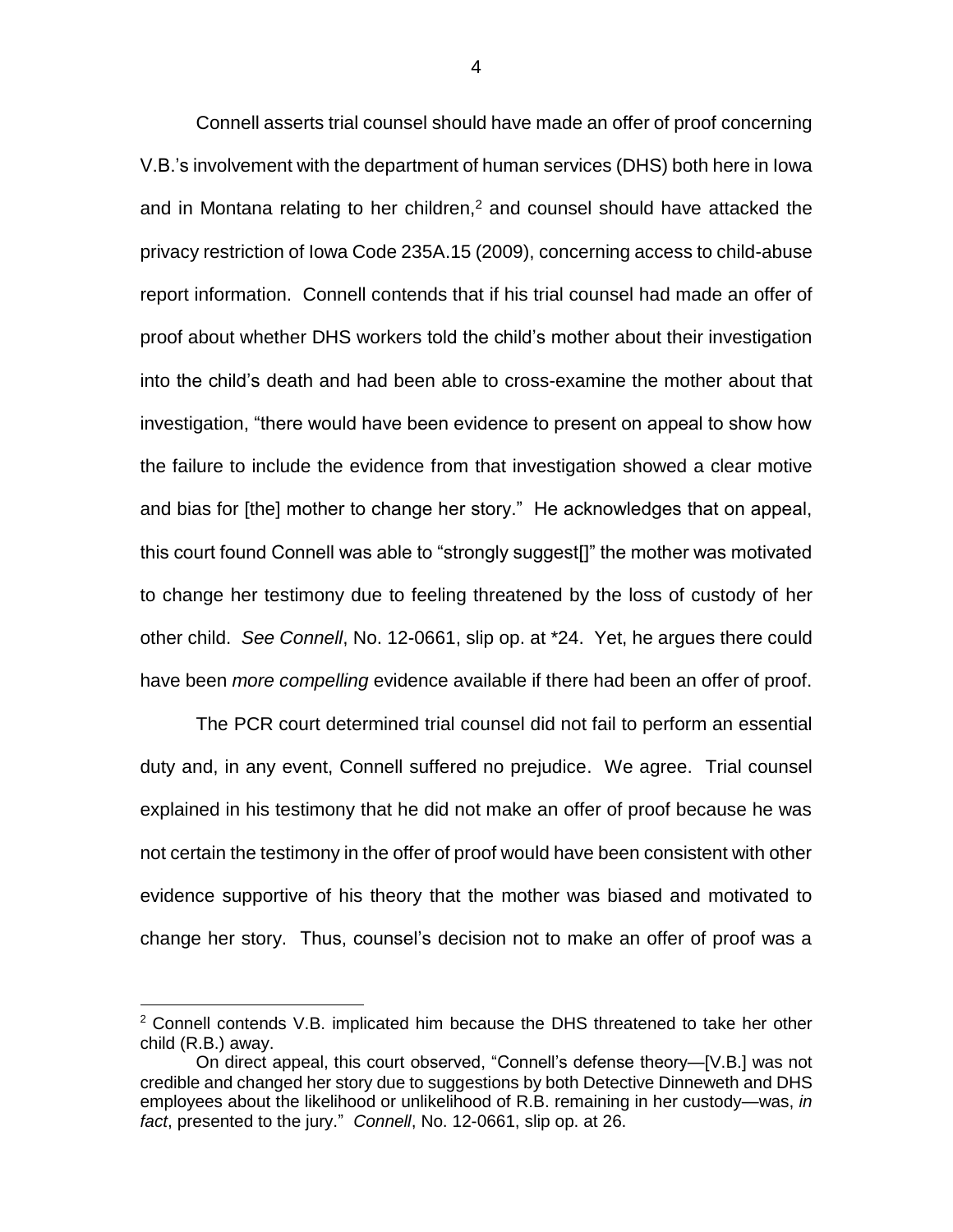reasonable strategic decision. Moreover, even if the testimony had been admitted and was consistent with the same theory, the jury was still entitled to reject such evidence and theory. There was expert testimony the child died by blunt force trauma and the child was in Connell's care when he died. There was also evidence Connell had anger issues, was trying to "toughen up" the child, admitted he had pushed on the child's stomach at their apartment, and considered suicide near the time of the child's death. We find no prejudice.

Connell next asserts trial counsel was ineffective in failing to investigate potential juror "misconduct." Trial counsel testified at the PCR hearing,

Well, it didn't come to me as misconduct. I remember Jim Connell, who is Zach's father, who is a bailiff here in the courthouse, mentioned to me that he had heard somewhere that there was something happened in the jury room that one of the jurors didn't like. I didn't hear it as misconduct. I heard it as this juror didn't like what happened.

Trial counsel also testified the "misconduct or the dissatisfaction complaint came much later, several months or a month after the verdict." Counsel stated he could not investigate the report because, "I didn't have the name of the juror. So not having the name of the juror after they all were dispersed, I didn't know where to go." We agree with the PCR court that "Connell did not provide any law or other facts supporting [his] argument there was juror misconduct that should have been investigated." We conclude trial counsel did not fail to perform an essential duty as he had no specific facts or knowledge of any alleged juror misconduct.

Connell also contends PCR counsel was ineffective in failing to investigate the juror misconduct issue further. He acknowledges, however, there is "no way . . . to determine whether any misconduct actually occurred." Without a specific